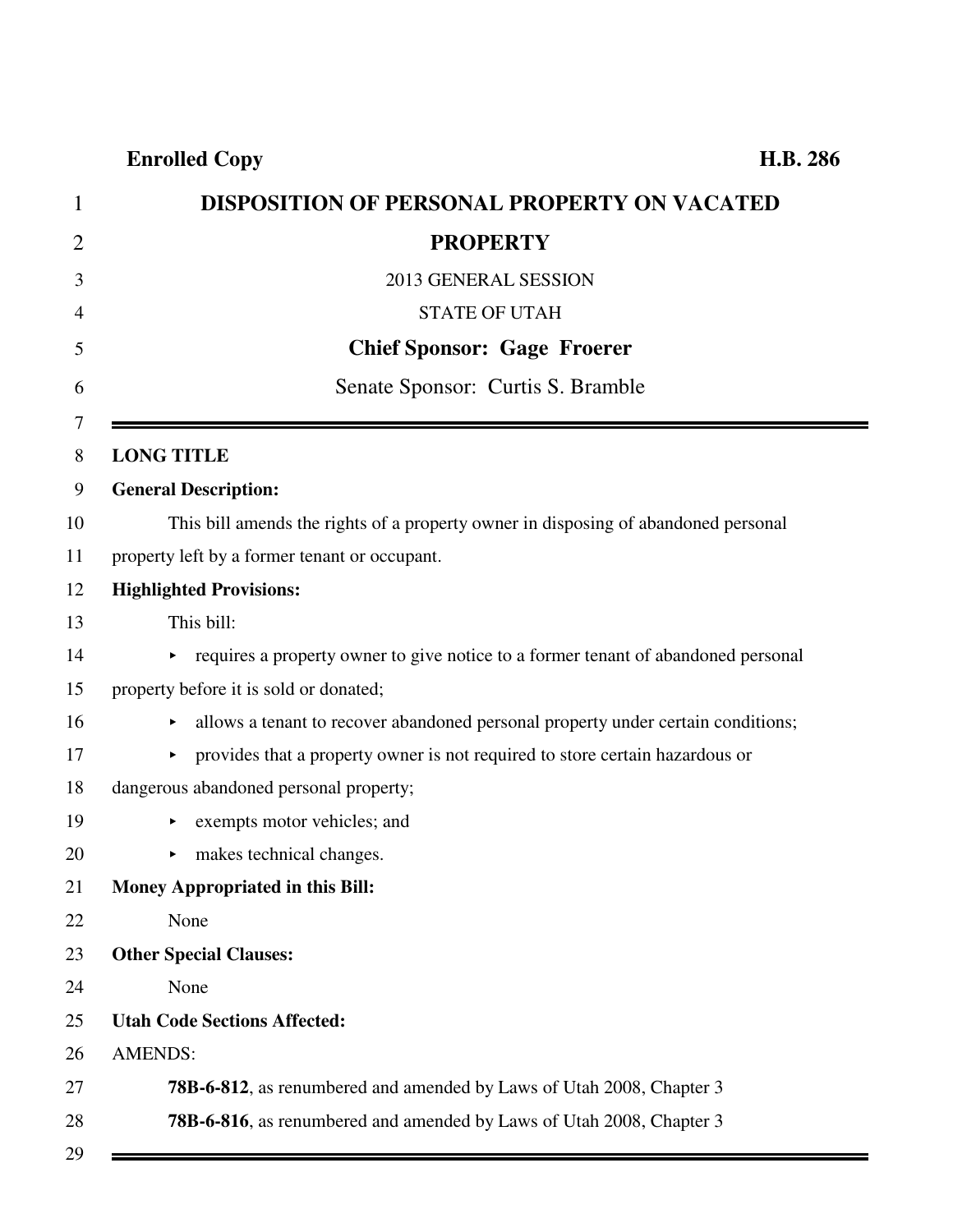**H.B. 286 Enrolled Copy**

30 *Be it enacted by the Legislature of the state of Utah:* 31 Section 1. Section **78B-6-812** is amended to read: 32 **78B-6-812. Order of restitution -- Service -- Enforcement -- Disposition of** 33 **personal property -- Hearing.** 34 (1) Each order of restitution shall: 35 (a) direct the defendant to vacate the premises, remove [his] the defendant's personal 36 property, and restore possession of the premises to the plaintiff, or be forcibly removed by a 37 sheriff or constable; 38 (b) advise the defendant of the time limit set by the court for the defendant to vacate 39 the premises, which shall be three calendar days following service of the order, unless the court 40 determines that a longer or shorter period is appropriate under the circumstances; and 41 (c) advise the defendant of the defendant's right to a hearing to contest the manner of 42 its enforcement. 43 (2) (a) A copy of the order of restitution and a form for the defendant to request a 44 hearing as listed on the form shall be served in accordance with Section 78B-6-805 by a person 45 authorized to serve process pursuant to Subsection 78B-8-302(1). If personal service is 46 impossible or impracticable, service may be made by: 47 (i) mailing a copy of the order and the form by first class mail to the defendant's 48 last-known address and posting a copy of the order and the form at a conspicuous place on the 49 premises; or 50 (ii) mailing a copy of the order and the form to the commercial tenant defendant's 51 last-known place of business and posting a copy of the order and the form at a conspicuous 52 place on the business premises. 53 (b) A request for hearing by the defendant may not stay enforcement of the restitution 54 order unless: 55 (i) the defendant furnishes a corporate bond, cash bond, certified funds, or a property 56 bond to the clerk of the court in an amount approved by the court according to the formula set 57 forth in Subsection 78B-6-808(4)(b); and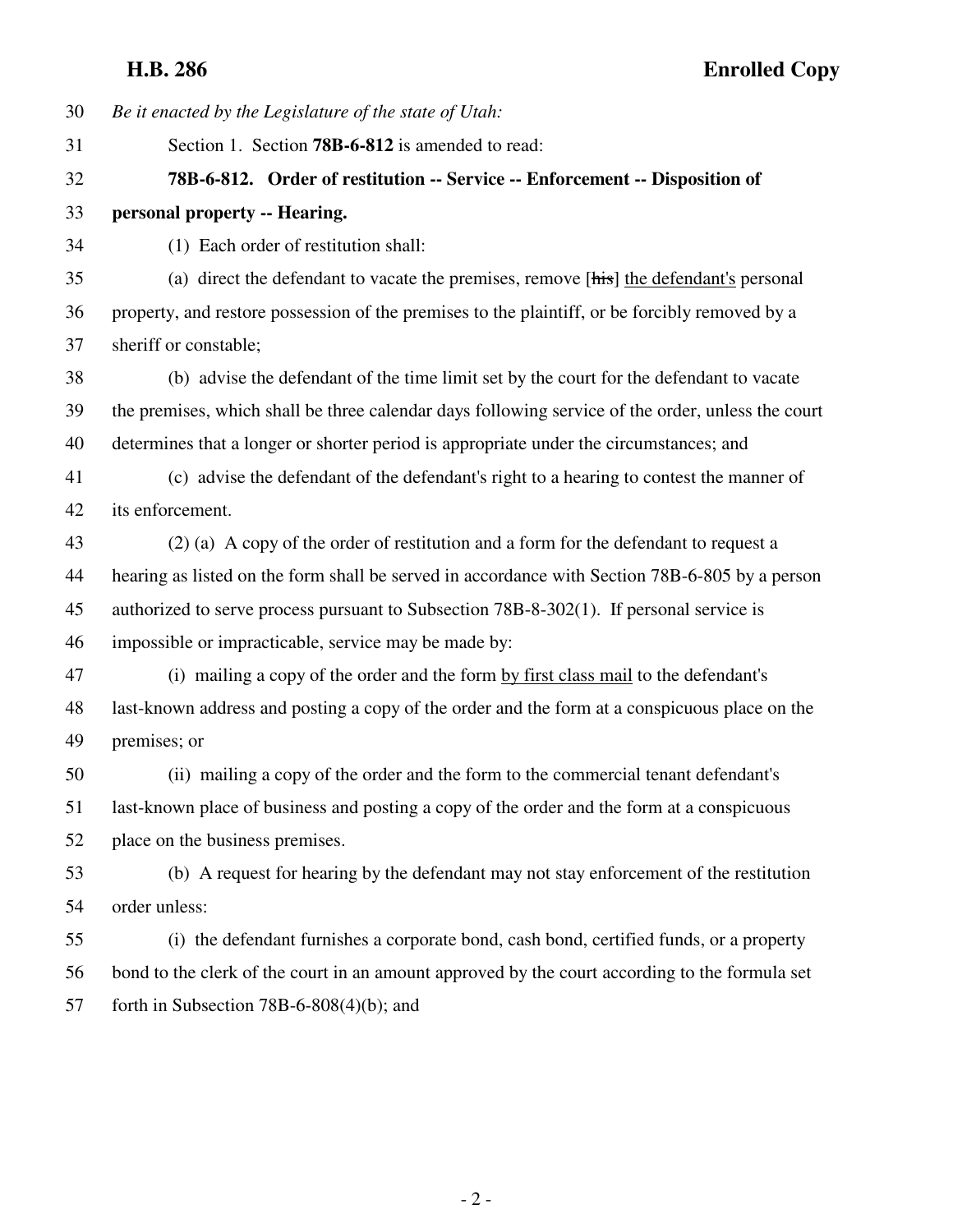| 58 | (ii) the court orders that the restitution order be stayed.                                                   |
|----|---------------------------------------------------------------------------------------------------------------|
| 59 | (c) The date of service, the name, title, signature, and telephone number of the person                       |
| 60 | serving the order and the form shall be legibly endorsed on the copy of the order and the form                |
| 61 | served on the defendant.                                                                                      |
| 62 | (d) The person serving the order and the form shall file proof of service in accordance                       |
| 63 | with Rule 4(e), Utah Rules of Civil Procedure.                                                                |
| 64 | (3) (a) If the defendant fails to comply with the order within the time prescribed by the                     |
| 65 | court, a sheriff or constable at the plaintiff's direction may enter the premises by force using the          |
| 66 | least destructive means possible to remove the defendant.                                                     |
| 67 | (b) [Any personal] Personal property of the defendant may be removed from the                                 |
| 68 | premises by the sheriff or constable and transported to a suitable location for safe storage. The             |
| 69 | sheriff or constable may delegate responsibility for inventory, moving, and storage to the                    |
| 70 | plaintiff, who shall store the personal property in a suitable place and in a reasonable manner.              |
| 71 | (c) A tenant may not access the property until the removal and storage costs have been                        |
| 72 | paid in full, except that the tenant shall be provided reasonable access within five business days            |
| 73 | to retrieve:                                                                                                  |
| 74 | $(i)$ clothing;                                                                                               |
| 75 | (ii) identification;                                                                                          |
| 76 | (iii) financial documents, including all those related to the tenant's immigration status,                    |
| 77 | employment status;                                                                                            |
| 78 | (iv) documents pertaining to receipt of public services; and                                                  |
| 79 | (v) medical information, prescription medications, and any medical equipment required                         |
| 80 | for maintenance of medical needs.                                                                             |
| 81 | $[\text{e} \cdot \text{e}]$ (d) The personal property removed and stored shall [be inventoried by the sheriff |
| 82 | or constable or the plaintiff who shall keep the original inventory and personally deliver or mail            |
| 83 | the defendant a copy of the inventory immediately after the personal property is removed.].                   |
| 84 | after 15 calendar days, be considered abandoned property and subject to Section 78B-6-816.                    |
|    |                                                                                                               |

85  $[(4)$  (a) After demand made by the defendant within 30 days of removal of personal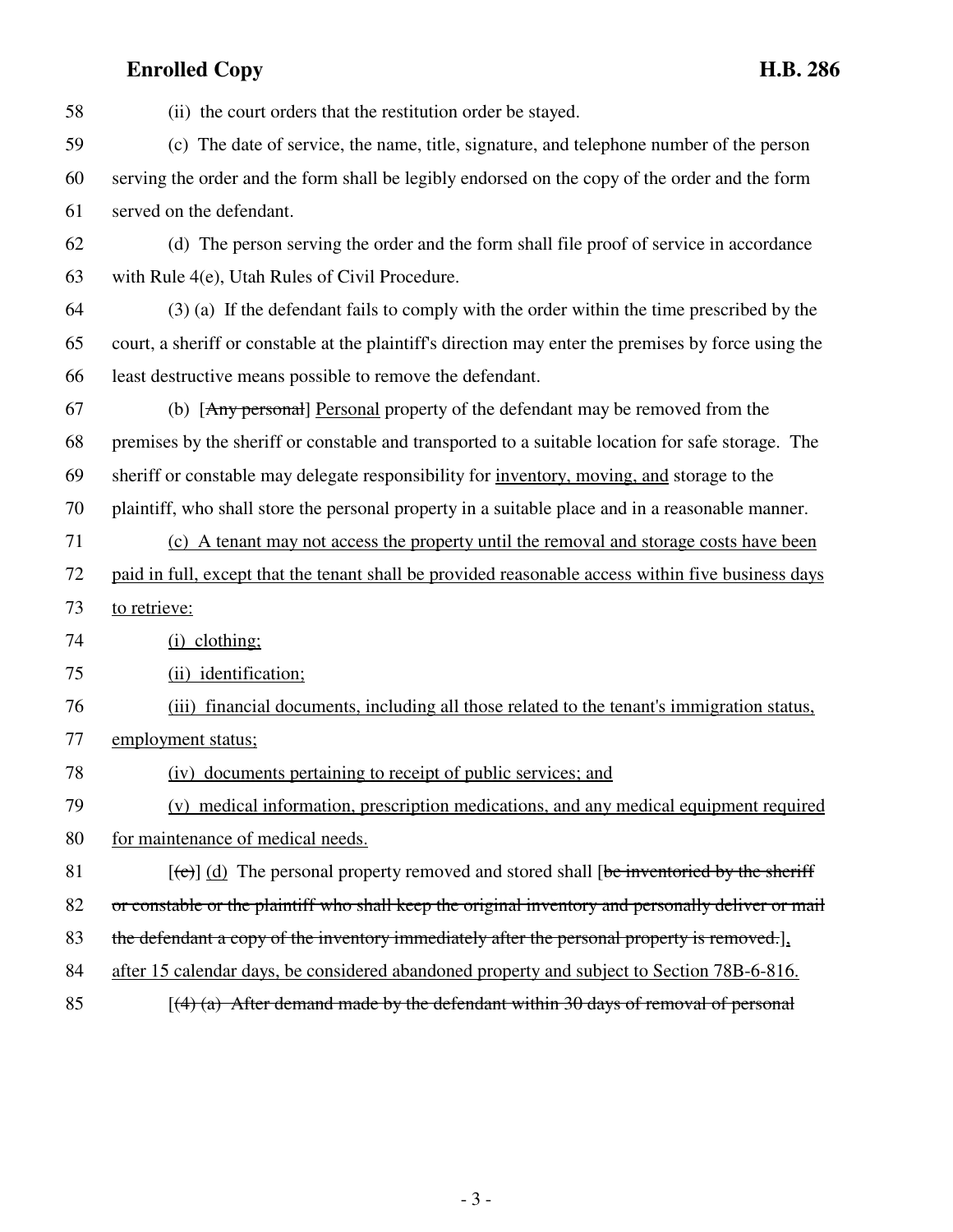| 86  | property from the premises, the sheriff or constable or the plaintiff shall promptly return all of |
|-----|----------------------------------------------------------------------------------------------------|
| 87  | the defendant's personal property upon payment of the reasonable costs incurred for its removal    |
| 88  | and storage.]                                                                                      |
| 89  | $(6)$ The person storing the personal property may sell the property remaining in                  |
| 90  | storage at a public sale if:                                                                       |
| 91  | $(i)$ the defendant does not request a hearing or demand return of the personal property           |
| 92  | within 30 days of its removal from the premises; or                                                |
| 93  | $(iii)$ the defendant fails to pay the reasonable costs incurred for the removal and storage       |
| 94  | of the personal property.                                                                          |
| 95  | $(c)$ In advance of the sale, the person storing the personal property shall mail to the           |
| 96  | defendant's last-known address a written notice of the time and place of the sale.]                |
| 97  | $[(d)$ If the defendant is present at the sale, he may specify the order in which the              |
| 98  | personal property shall be sold, and only so much personal property shall be sold as to satisfy    |
| 99  | the costs of removal, storage, advertising, and conducting the sale. The remainder of the          |
| 100 | personal property, if any, shall be released to the defendant. If the defendant is not present at  |
| 101 | the sale, the proceeds, after deduction of the costs of removal, storage, advertising, and         |
| 102 | conducting the sale shall be paid to the plaintiff up to the amount of any judgment the plaintiff  |
| 103 | obtained against the defendant. Any surplus shall be paid to the defendant, if the defendant's     |
| 104 | whereabouts are known. If the defendant's whereabouts are not known, any surplus shall be          |
| 105 | disposed of in accordance with Title 67, Chapter 4a, Unclaimed Property Act.]                      |
| 106 | $[$ (e) The plaintiff may donate the property to charity if:                                       |
| 107 | $(i)$ the defendant does not request a hearing or demand return of the personal property           |
| 108 | within 30 days of its removal from the premises; or]                                               |
| 109 | $(iii)$ the defendant fails to pay the reasonable costs incurred for the removal and storage       |
| 110 | of the personal property; and]                                                                     |
| 111 | $[(iii)$ the donation is a commercially reasonable alternative.]                                   |
| 112 | $(f)$ If the property belonging to a person who is not a defendant is removed and stored           |
| 113 | in accordance with this section, that person may claim the property by delivering a written        |
|     |                                                                                                    |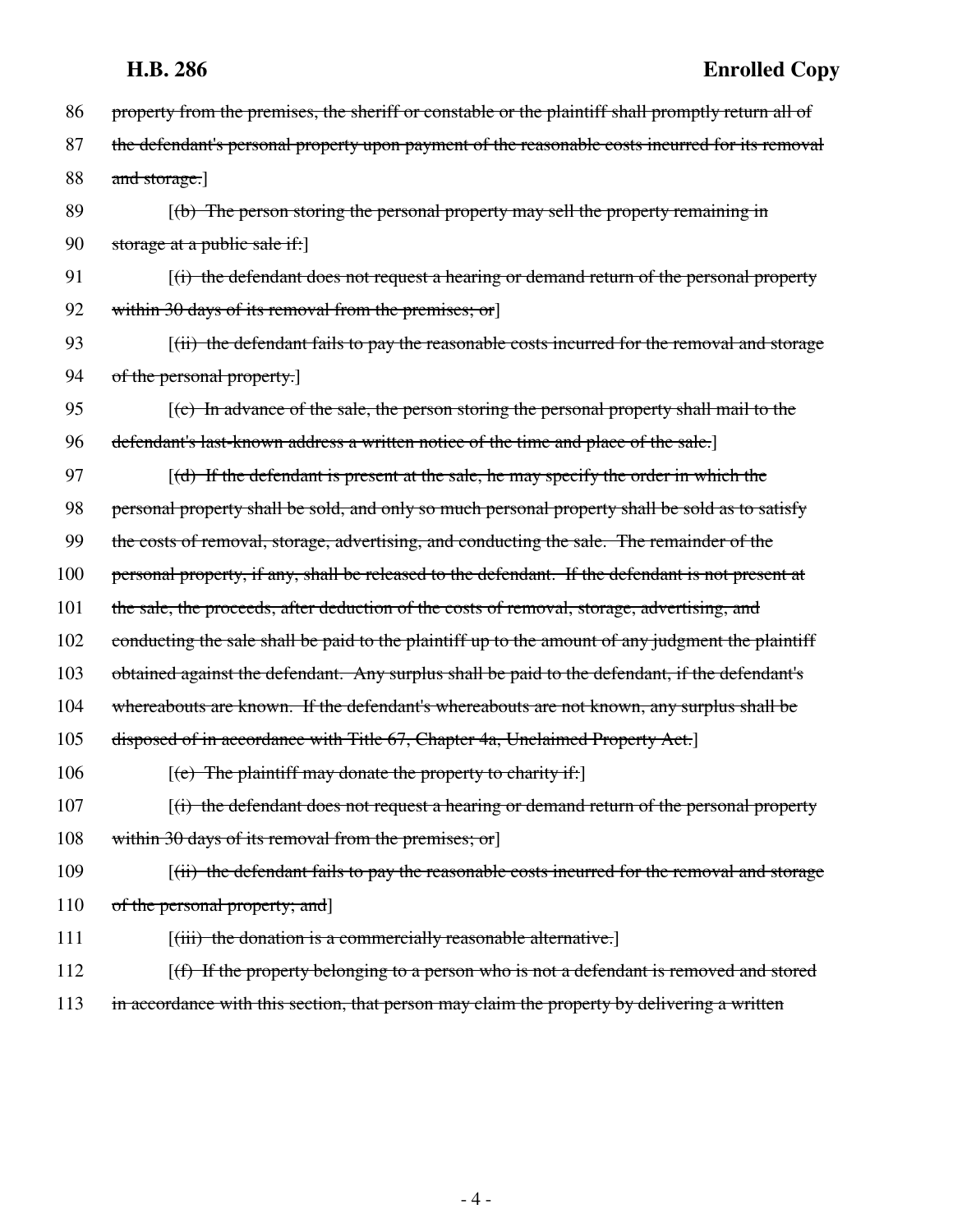114 demand for its release to the sheriff or constable or the plaintiff. If the claimant provides

115 proper identification and evidence of ownership, the sheriff or constable or the plaintiff shall

116 promptly release the property at no cost to the claimant.

117  $[(5)]$  (4) In the event of a dispute concerning the manner of enforcement of the 118 restitution order, the defendant [or any person claiming to own stored personal property] may 119 file a request for a hearing. The court shall set the matter for hearing within 10 calendar days 120 from the filing of the request, or as soon thereafter as practicable, and shall mail notice of the 121 hearing to the parties.

122  $[(6)]$  (5) The Judicial Council shall draft the forms necessary to implement this section.

123 Section 2. Section **78B-6-816** is amended to read:

124 **78B-6-816. Abandoned premises -- Retaking and rerenting by owner -- Liability** 125 **of tenant -- Personal property of tenant left on premises.**

126 (1) In the event of abandonment, the owner may retake the premises and attempt to rent 127 them at a fair rental value and the tenant who abandoned the premises shall be liable:

128 (a) for the entire rent due for the remainder of the term; or

129 (b) for rent accrued during the period necessary to rerent the premises at a fair rental 130 value, plus the difference between the fair rental value and the rent agreed to in the prior rental 131 agreement, plus a reasonable commission for the renting of the premises and the costs, if any, 132 necessary to restore the rental unit to its condition when rented by the tenant less normal wear 133 and tear. This Subsection (1) applies, if less than Subsection (1)(a), notwithstanding that the 134 owner did not rerent the premises.

135 (2) (a) If the tenant has abandoned the premises and has left personal property on the 136 premises, the owner is entitled to remove the property from the dwelling, store it for the tenant, 137 and recover actual moving and storage costs from the tenant.

138 (b) (i) The owner shall [make reasonable efforts to notify the tenant of the location of

- 139 the personal property.] post a copy of the notice in a conspicuous place and send by first class
- 140 mail to the last known address for the tenant a notice that the property is considered abandoned.
- 141 (ii) The tenant may retrieve the property within 15 calendar days from the date of the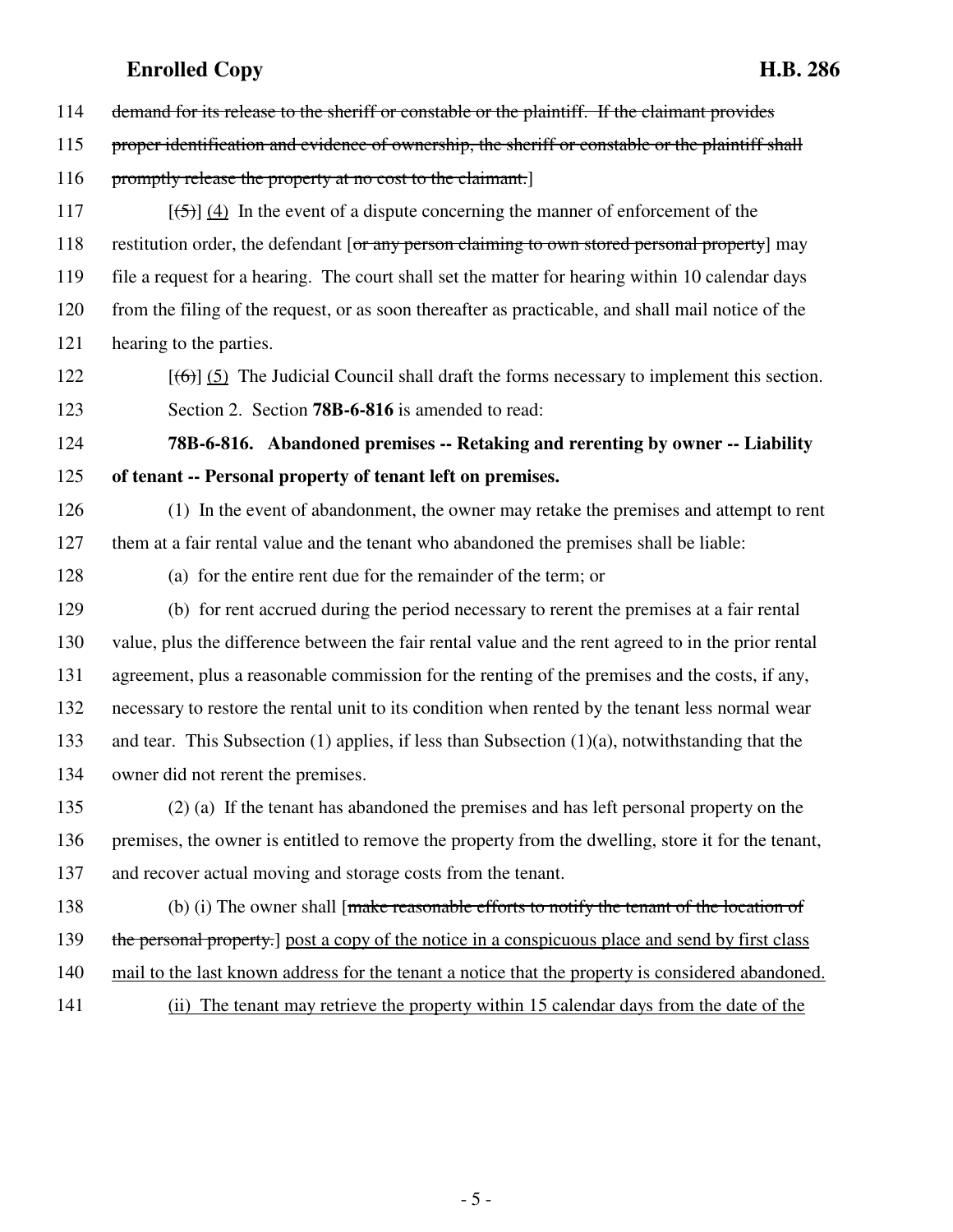# **H.B. 286 Enrolled Copy**

| 142 | notice if the tenant tenders payment of all costs of inventory, moving, and storage to the owner.                               |
|-----|---------------------------------------------------------------------------------------------------------------------------------|
| 143 | $[\overrightarrow{iii}]$ (iii) Except as provided in Subsection (5), if the property has been in storage                        |
| 144 | for $\lceil \overline{\text{over }30} \rceil$ at least 15 calendar days and the tenant has made no reasonable effort to recover |
| 145 | [it] the property after notice was sent, pay reasonable costs associated with the inventory,                                    |
| 146 | removal, and storage, and no court hearing on the property is pending, the owner may:                                           |
| 147 | (A) sell the property at a public sale and apply the proceeds toward any amount the                                             |
| 148 | tenant owes; or                                                                                                                 |
| 149 | (B) donate the property to charity if the donation is a commercially reasonable                                                 |
| 150 | alternative.                                                                                                                    |
| 151 | (c) Any money left over from the public sale of the property shall be handled as                                                |
| 152 | specified in Title 67, Chapter 4a, Part 2, Standards for Determining When Property is                                           |
| 153 | Abandoned or Unclaimed.                                                                                                         |
| 154 | (d) Nothing contained in this act shall be in derogation of or alter the owner's rights                                         |
| 155 | under Title 38, Chapter 3, Lessors' Liens[.], or any other contractual liens or rights.                                         |
| 156 | (3) If abandoned property is determined to belong to a person who is the tenant or an                                           |
| 157 | occupant, the tenant or occupant may claim the property, upon payment of any costs, inventory,                                  |
| 158 | moving, and storage, by delivery of a written demand with evidence of ownership of the                                          |
| 159 | personal property within 15 calendar days after the notice described in Subsection (2)(b) is                                    |
| 160 | sent. The owner may not be liable for the loss of the abandoned personal property if the                                        |
| 161 | written demand is not received.                                                                                                 |
| 162 | (4) As used in this section, "personal property" does not include a motor vehicle, as                                           |
| 163 | defined in Section 41-1a-102.                                                                                                   |
| 164 | (5) A tenant has no recourse for damage or loss if the tenant fails to recover any                                              |
| 165 | abandoned property as required in this section.                                                                                 |
| 166 | (6) An owner is not required to store the following abandoned personal property:                                                |
| 167 | (a) chemicals, pests, potentially dangerous or other hazardous materials;                                                       |
| 168 | (b) animals, including dogs, cats, fish, reptiles, rodents, birds, or other pets;                                               |
| 169 | (c) gas, fireworks, combustibles, or any item considered to be hazardous or explosive;                                          |